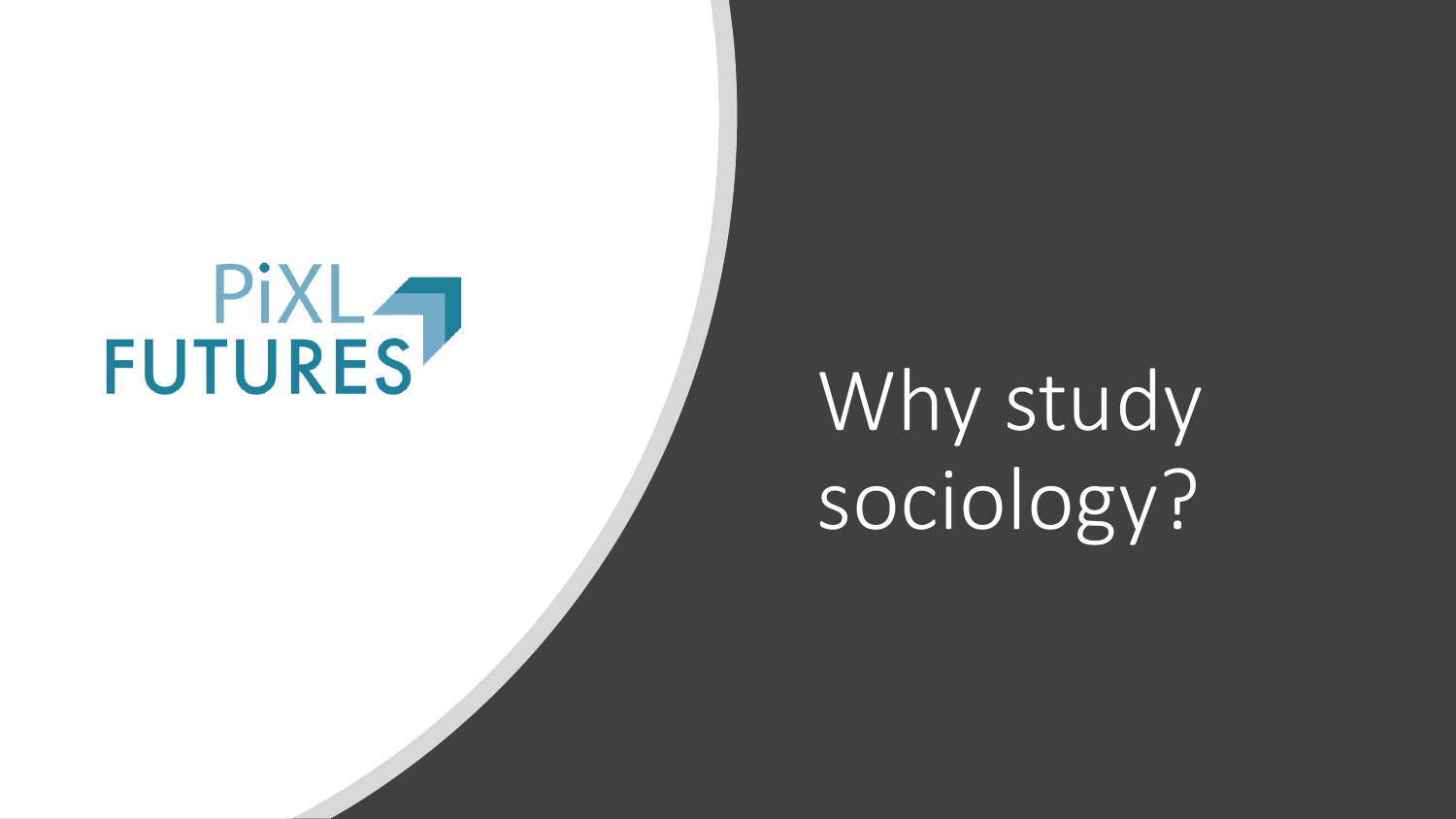### Why study sociology?

- It will allow you to understand how society works.
- It will allow you to understand why and how society changes over time.
- It will make you question everyday life that you have taken for granted and never analysed.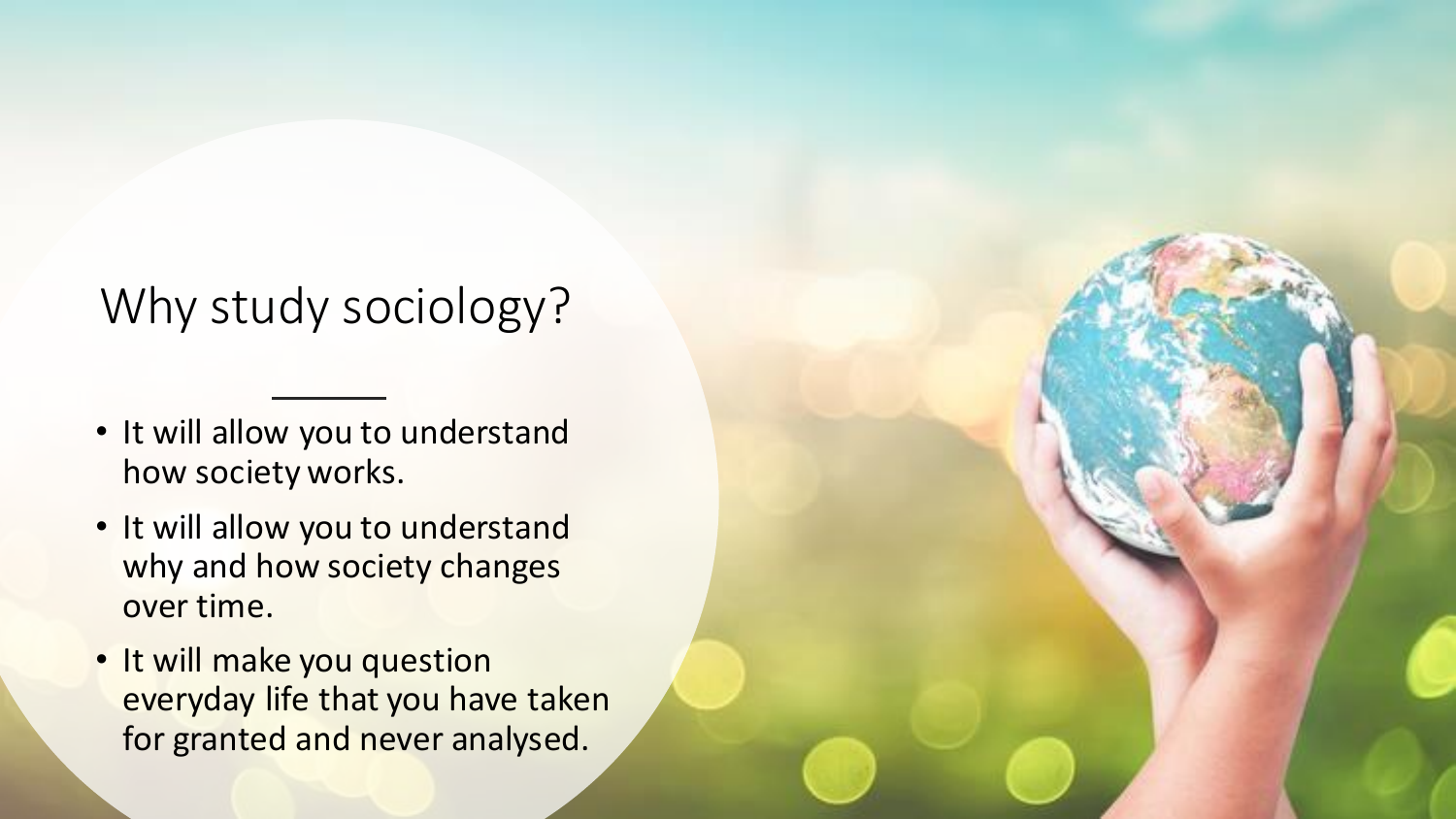## But isn't sociology just a 'common sense' subject?

NO.

Sociology is the academic study of societal institutions and human social relationships.

In sociology, theories and research are used to provide evidence and critical thought to the problems and processes that are found in our society.

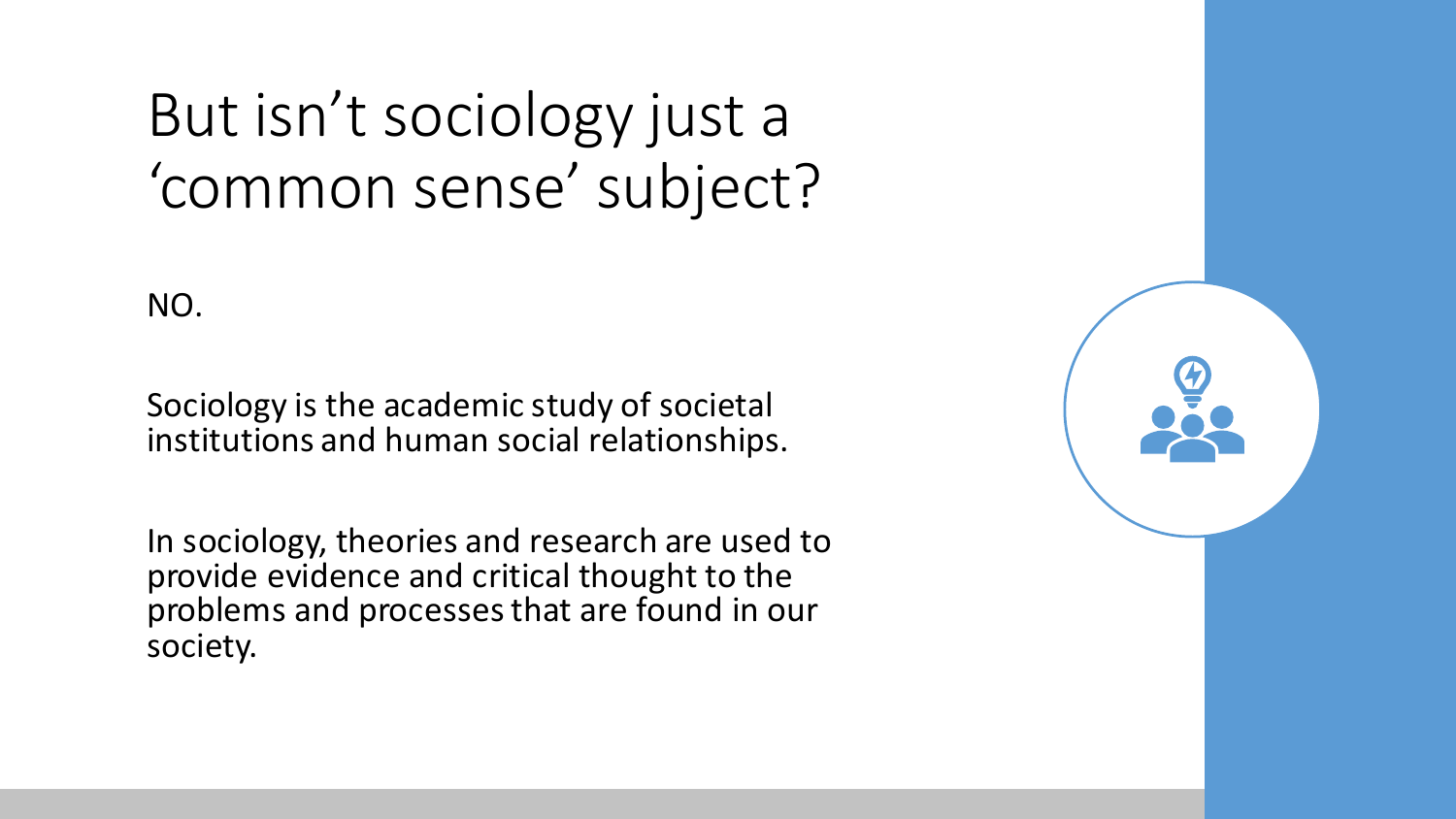So in sociology, do students just debate topics every lesson?

NO.

There is lots of discussion and debate as the topics looked at are interesting and relevant to contemporary life; however, the subject is a written discipline with many essay questions in the exams.

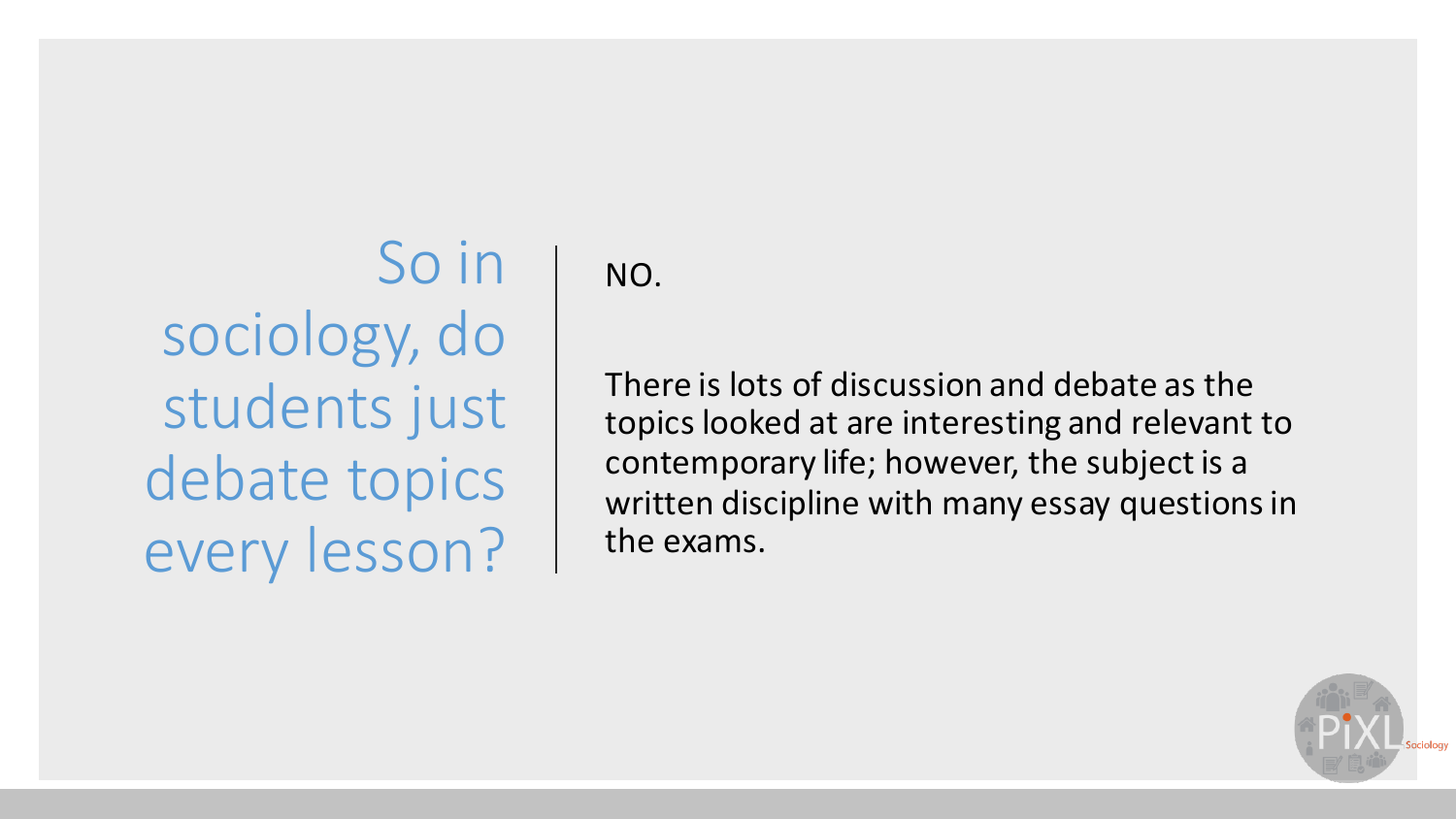What is compulsory sociology if I go on to study a sociology degree?

#### **In every sociology degree you will study:**

- Sociological theories such as Functionalism, Feminism, Postmodernism, social action etc.
- Research methods such as questionnaires, interviews, observation, official statistics etc.
- Class, gender, ethnicity.
- Themes such as power, globalisation and identity.

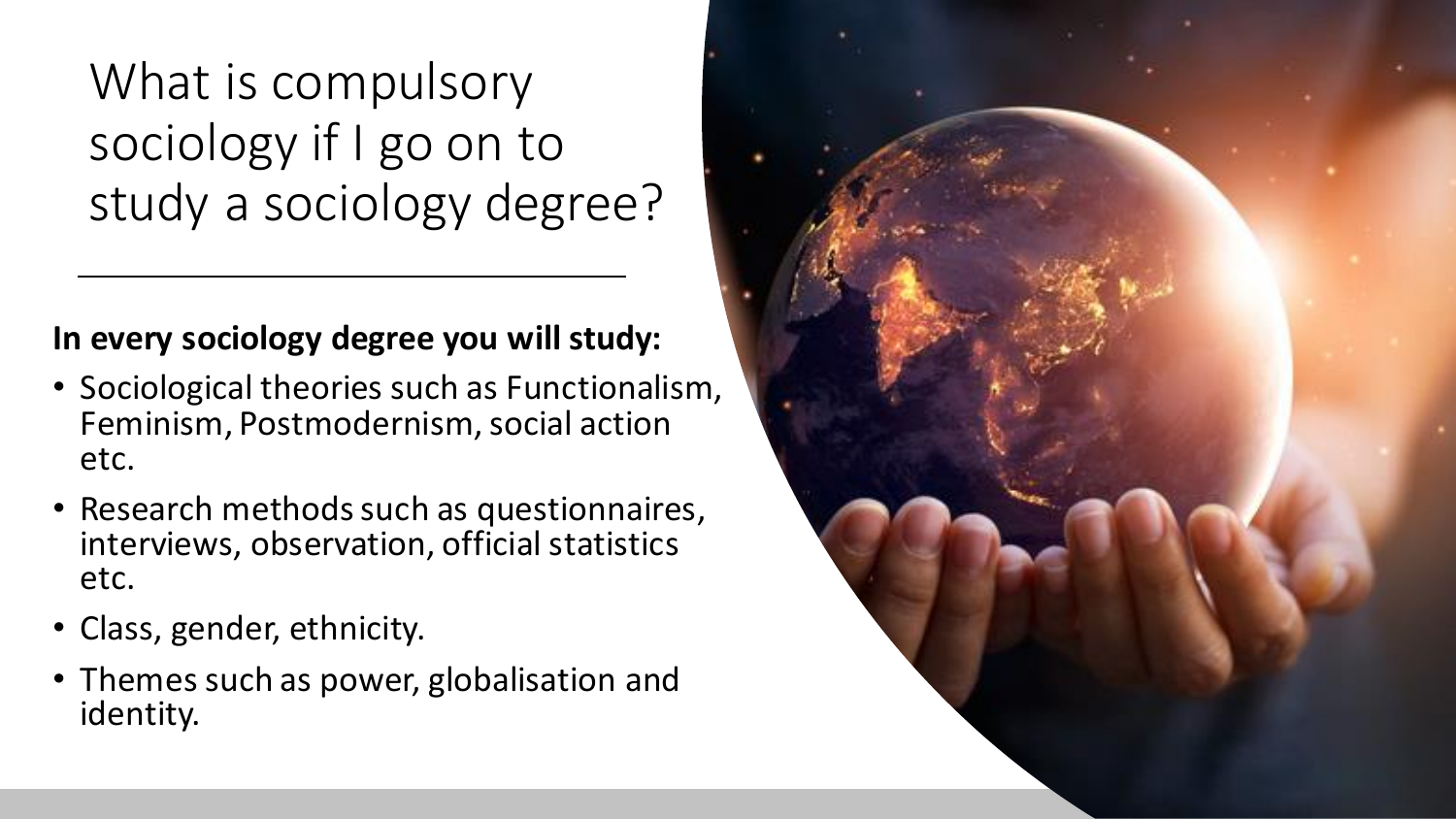![](_page_5_Picture_0.jpeg)

What is the difference between a BA Hons and a BSC Hons in Sociology?

- A BSC Hons will be more scientific and mathematical. It is more likely to focus on quantitative research methods and analysis.
- A BA Hons will be less scientific and more humanities based.
- Both degree types have equal status and it is important to look at the modules offered at every university you are considering to ensure you are passionate about the course content.

![](_page_5_Picture_5.jpeg)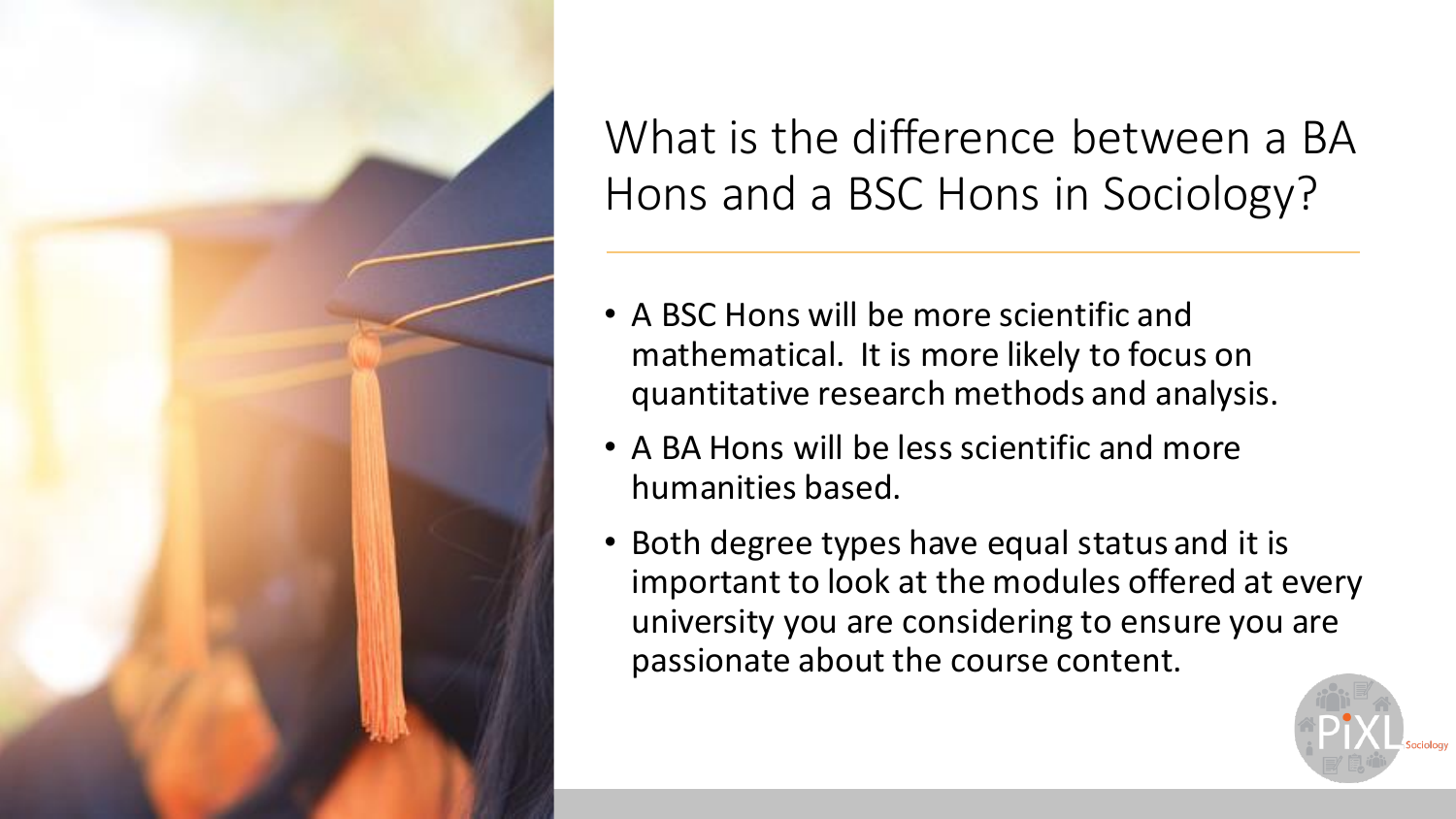![](_page_6_Picture_0.jpeg)

What sociology modules are on offer at universities?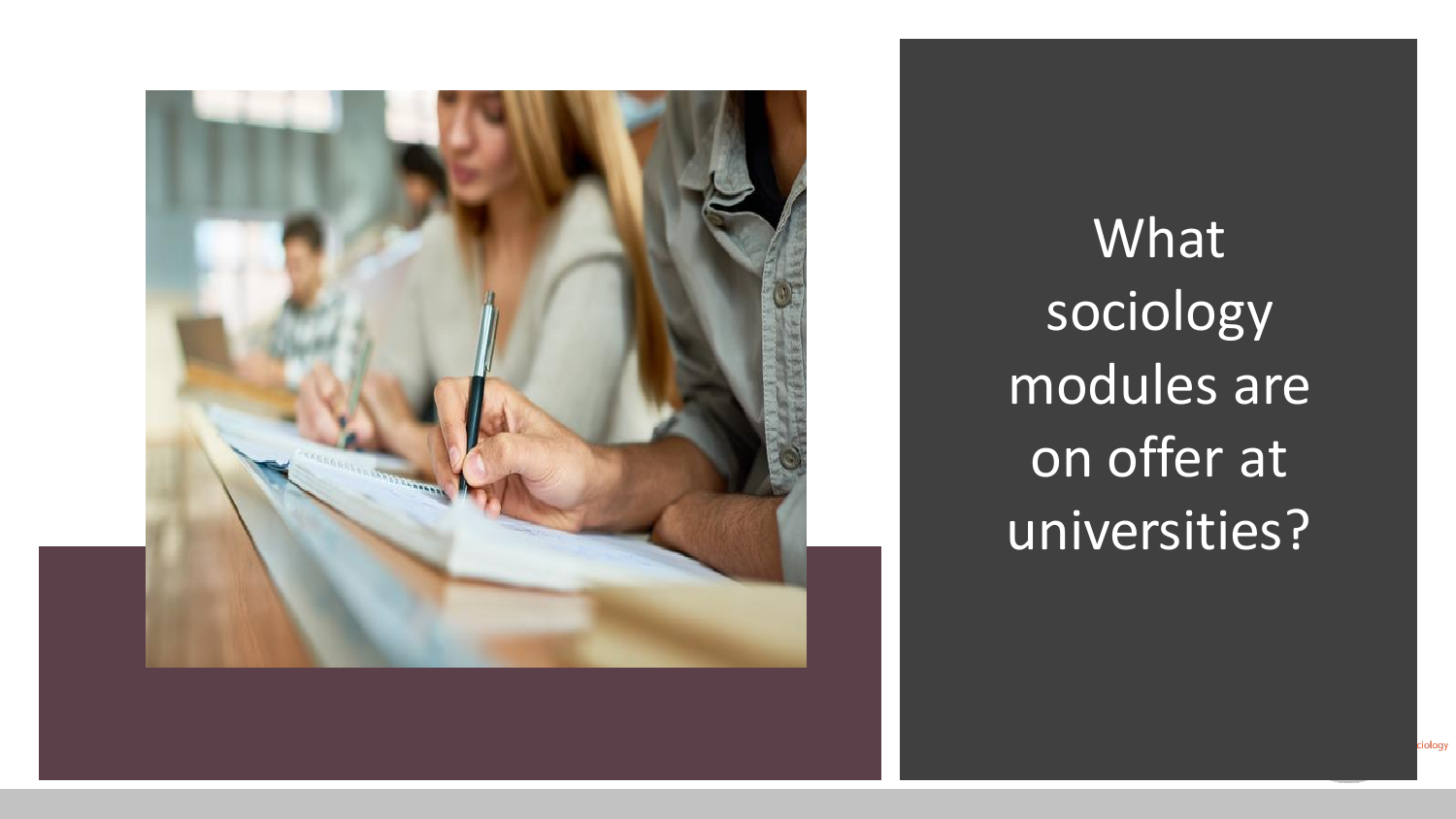![](_page_7_Figure_0.jpeg)

*These are just some of the individual modules that will contribute to a full degree course*

- War, memory and society
- Sociology of health and medicine
- Racism and xenophobia
- Emotional life
- The sociology of religion
- Sexualities
- Making the news
- Crimes against humanity
- Education, culture and society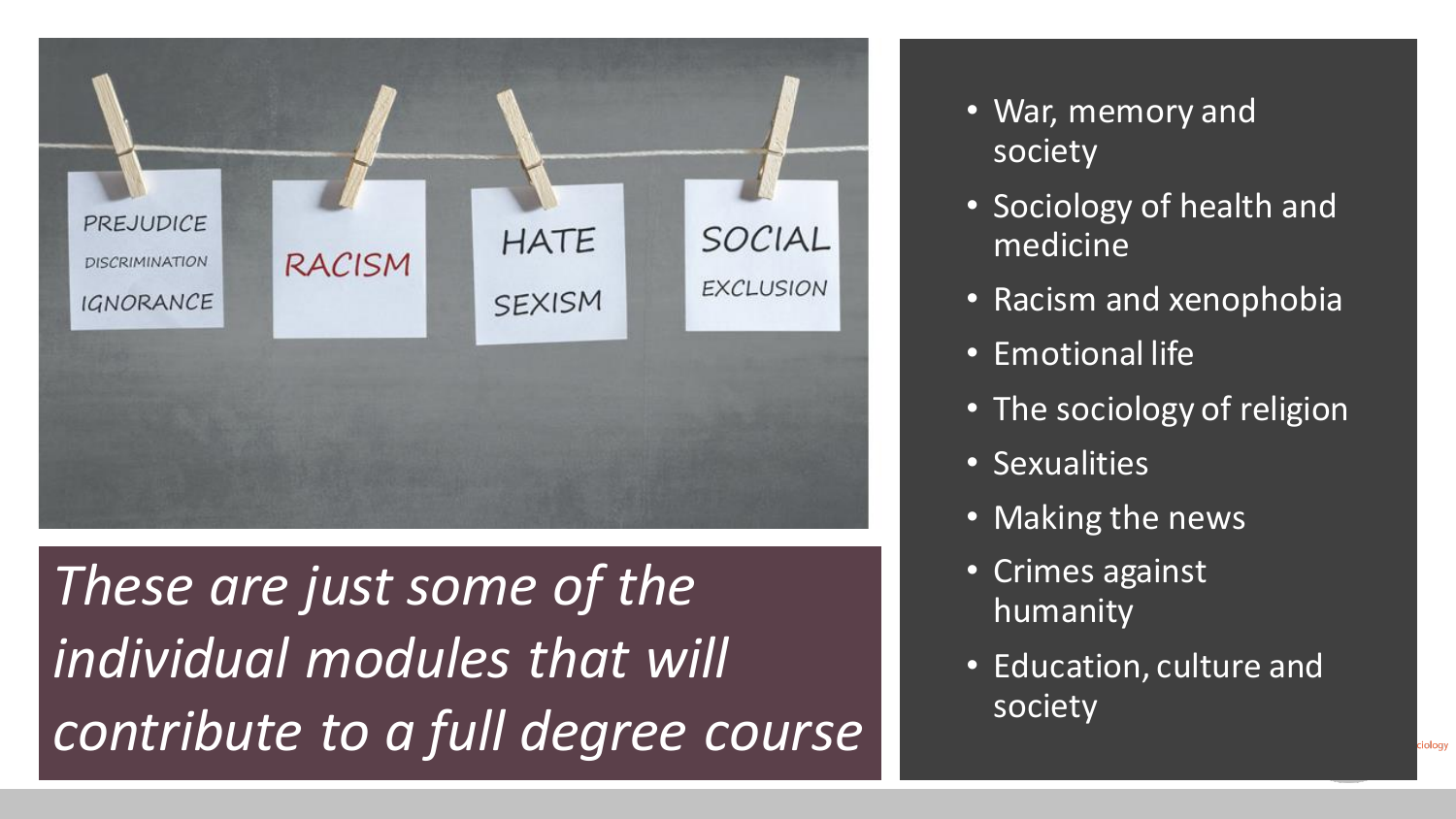What career paths will it open for me? Here is a list of careers directly related to a sociology degree:

![](_page_8_Figure_1.jpeg)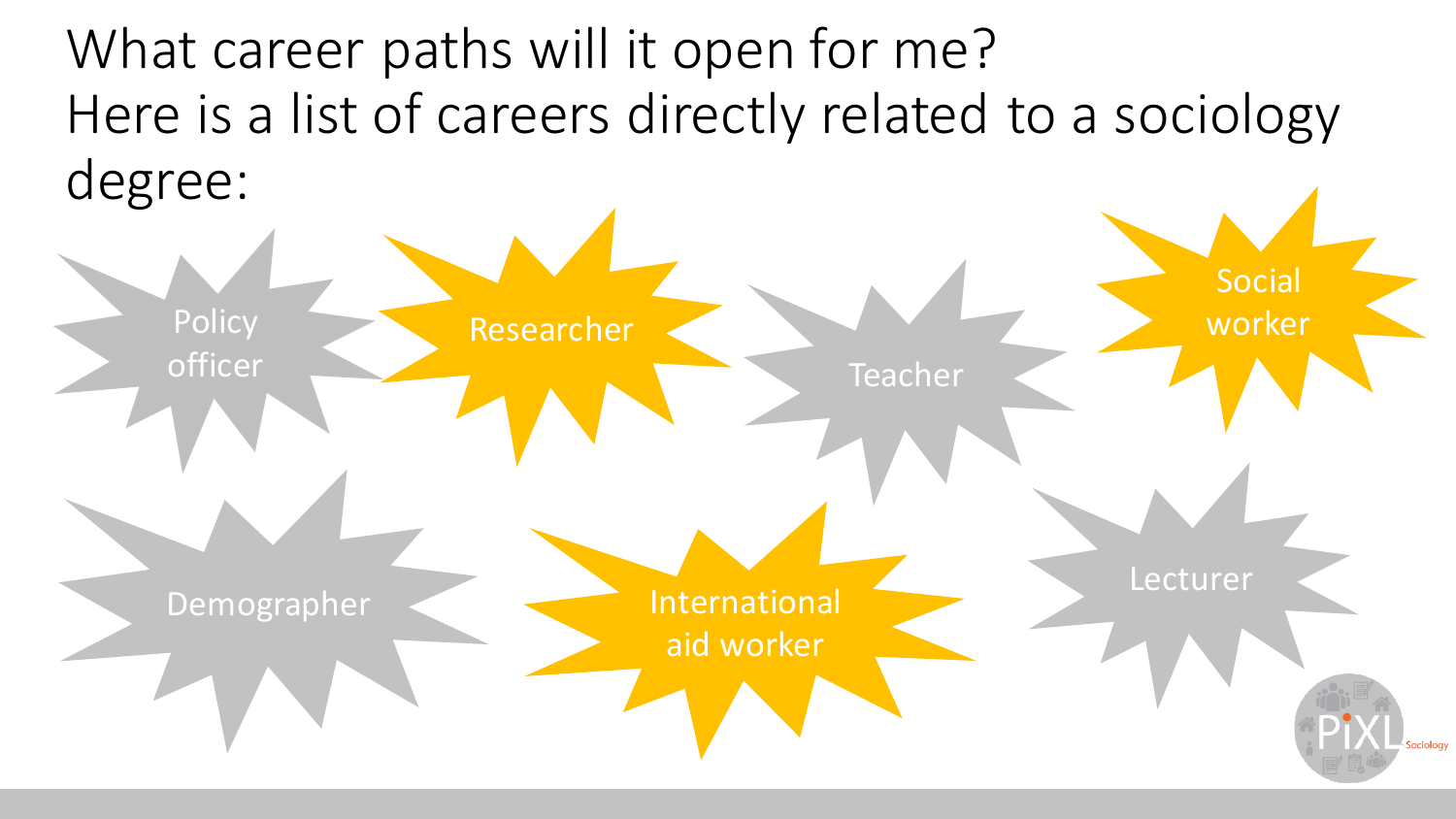![](_page_9_Figure_0.jpeg)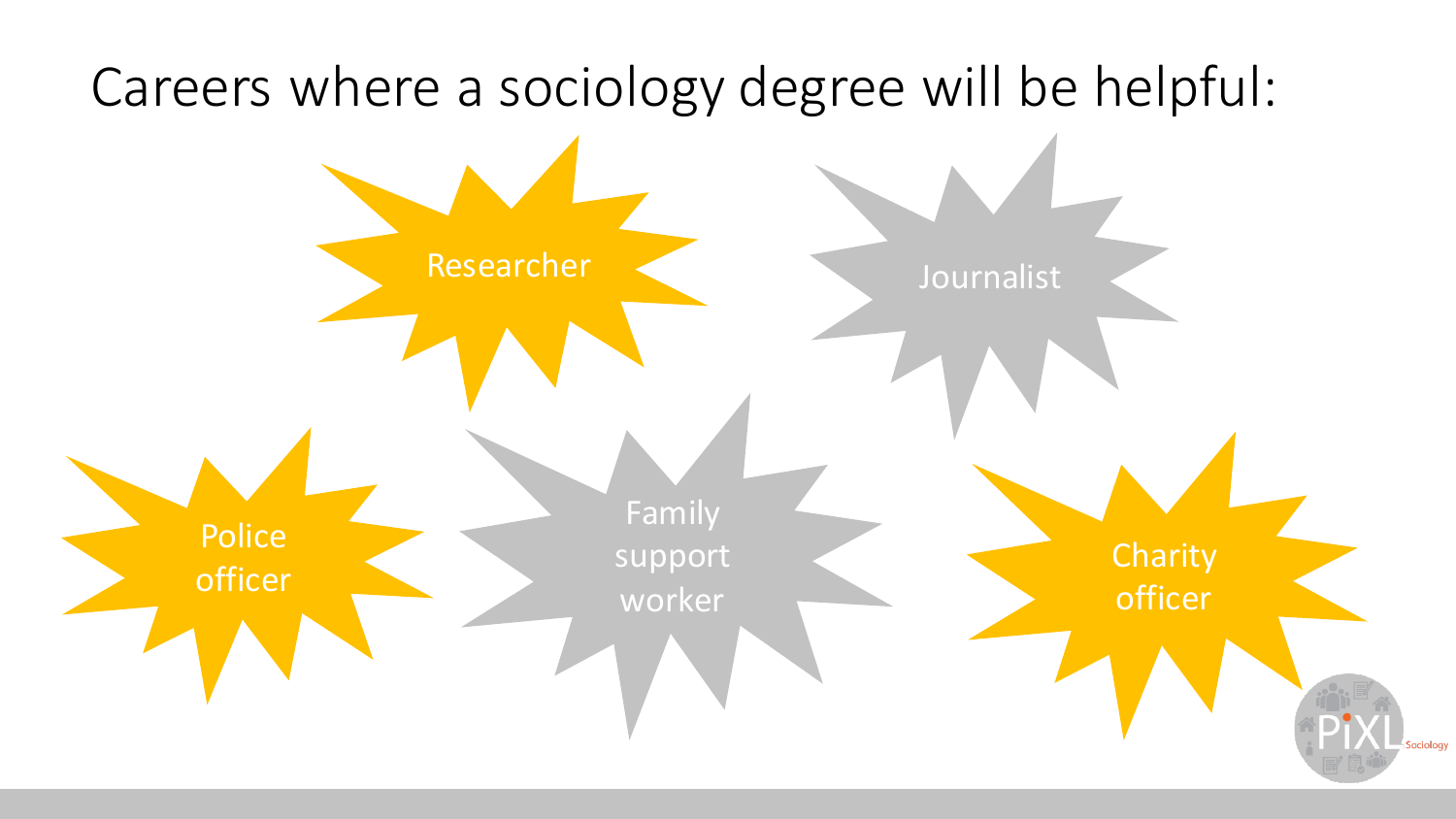Key skills of sociology degrees according to UK universities

- Conveying complex information and ideas
- Logical reasoning
- Critical and analytical thinking
- Self-awareness
- Ability to use evidence
- Research skills
- Cultural competence
- Writing ability

![](_page_10_Picture_9.jpeg)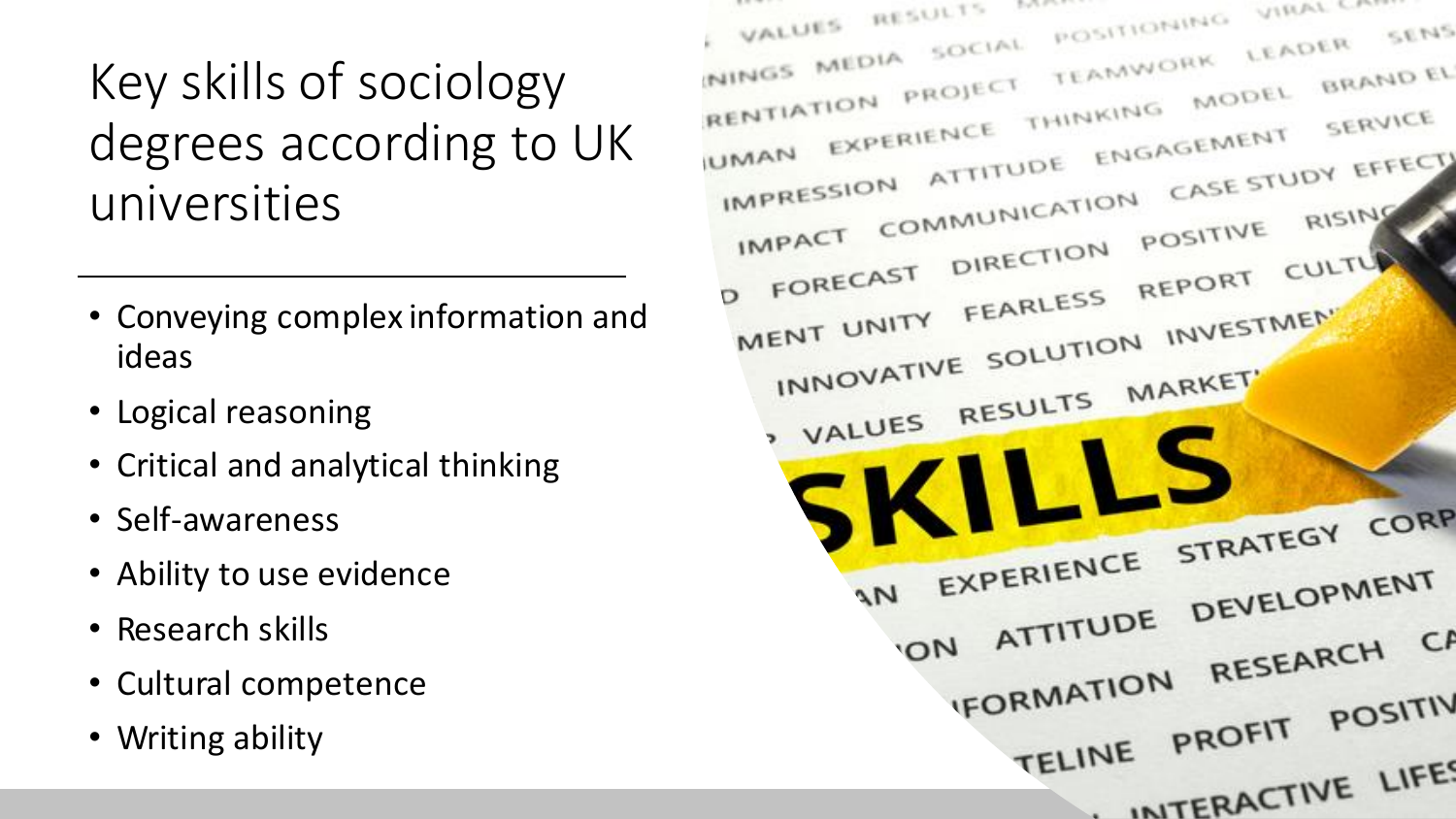### What will all this do for my development of professional skills? This is what universities say….

![](_page_11_Figure_1.jpeg)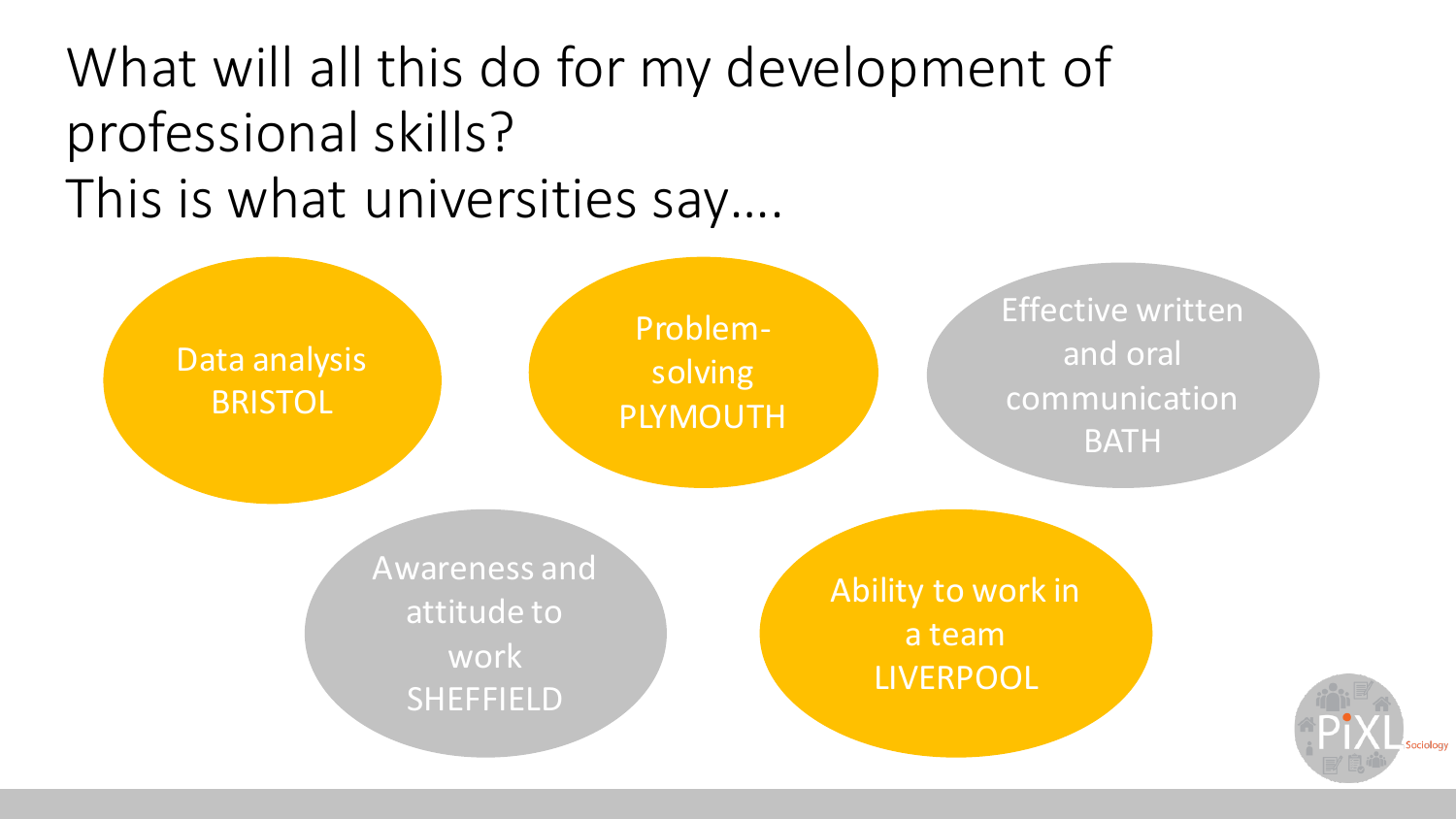## What will all this do for my development of personal skills?

#### Improve your LORIC

Leadership — in sociology, you will need to develop leadership skills when conducting and analysing research. You will develop leadership skills when debating sociological views and justifying the value of them to others.

Organisation — in sociology, you will develop organisational skills by learning how to construct a coherent and logical essay/argument.

Resilience — you will learn to grapple with the complex information you read and will have to continuously stay abreast of contemporary issues as they are always changing.

![](_page_12_Picture_5.jpeg)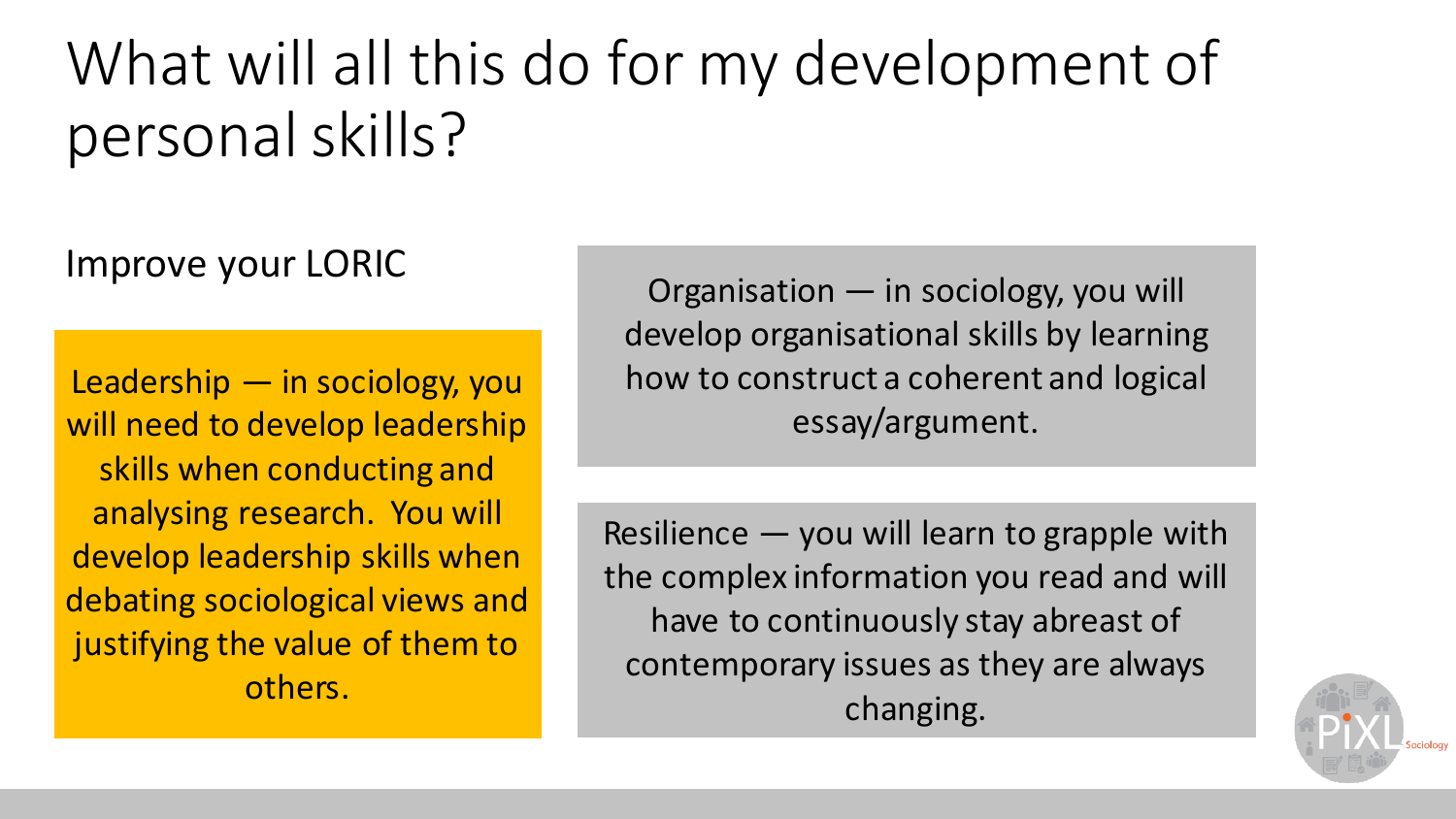What will all this do for my development of personal skills?

Initiative — showing willingness to discover contemporary research that challenges or supports existing theories. Being proactive to conduct research and develop new skills when analysing data and content.

![](_page_13_Picture_2.jpeg)

Communication — developing written skills through essays and research analysis. Improving your vocabulary by articulating complex sociological arguments to others. Developing data presentation skills when explaining research findings, both orally and in a written context.

![](_page_13_Picture_4.jpeg)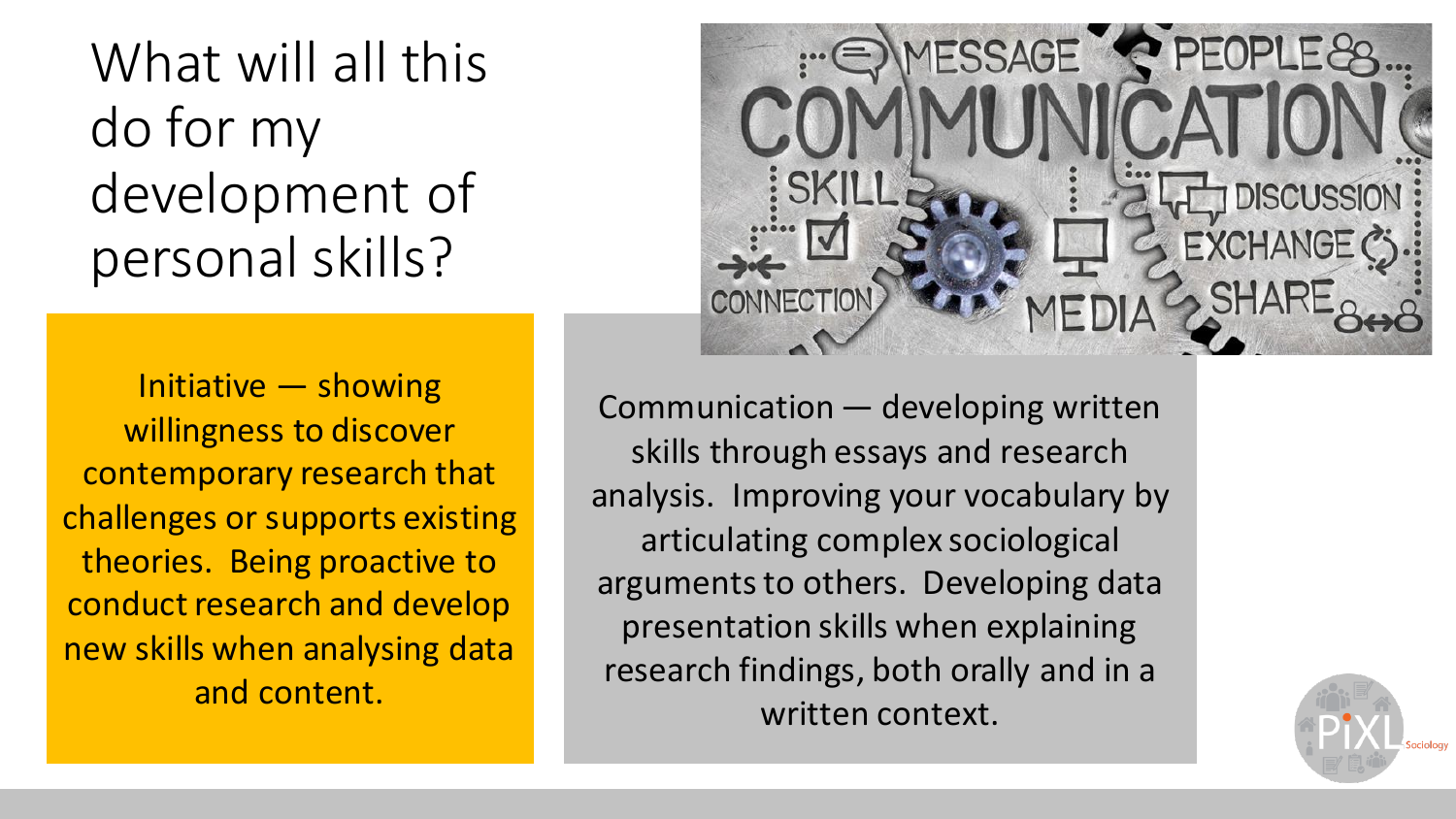## A degree in sociology will enable you to understand the world you live in.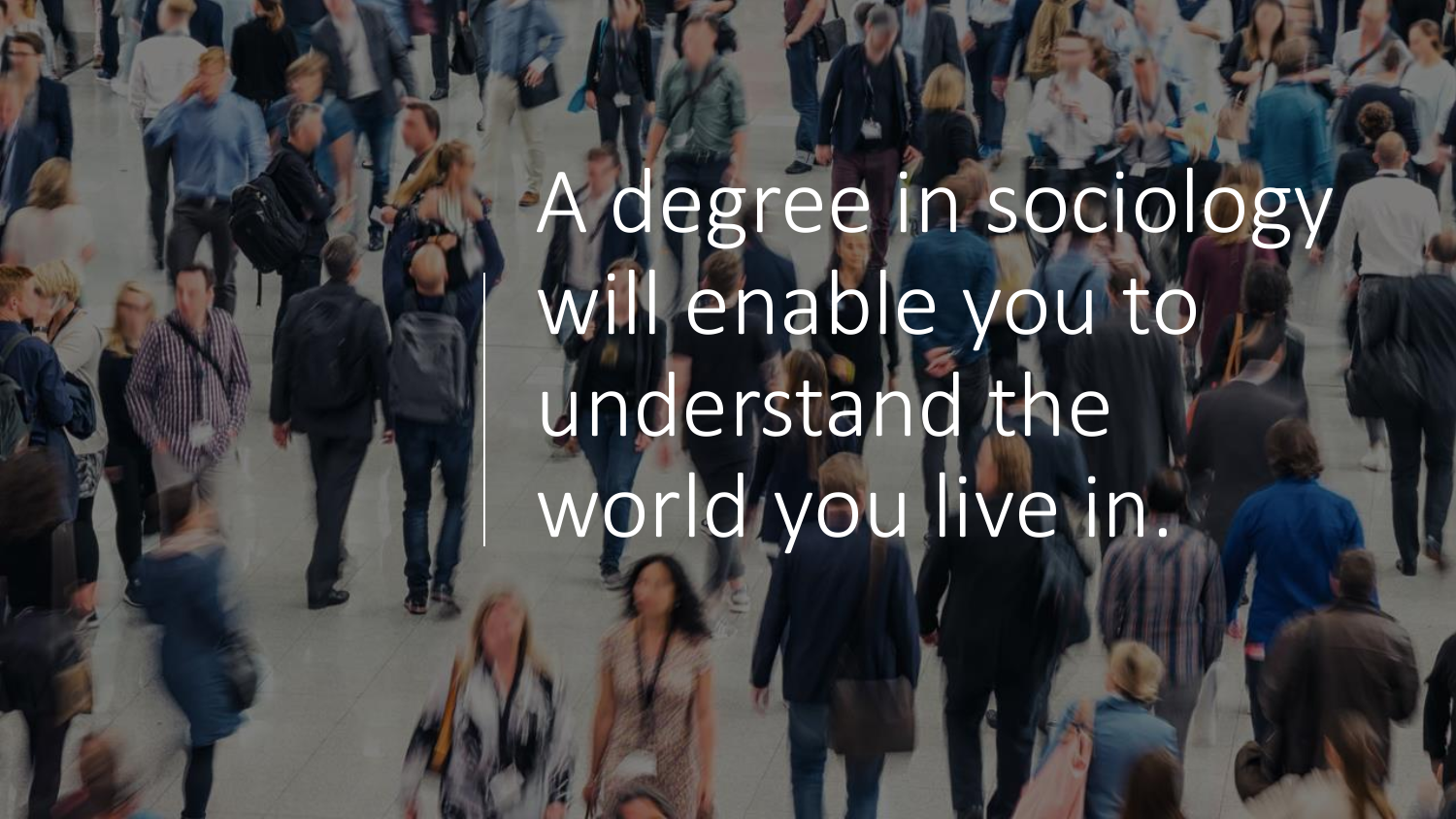#### A degree in sociology will encourage you to think critically about every aspect of societal life.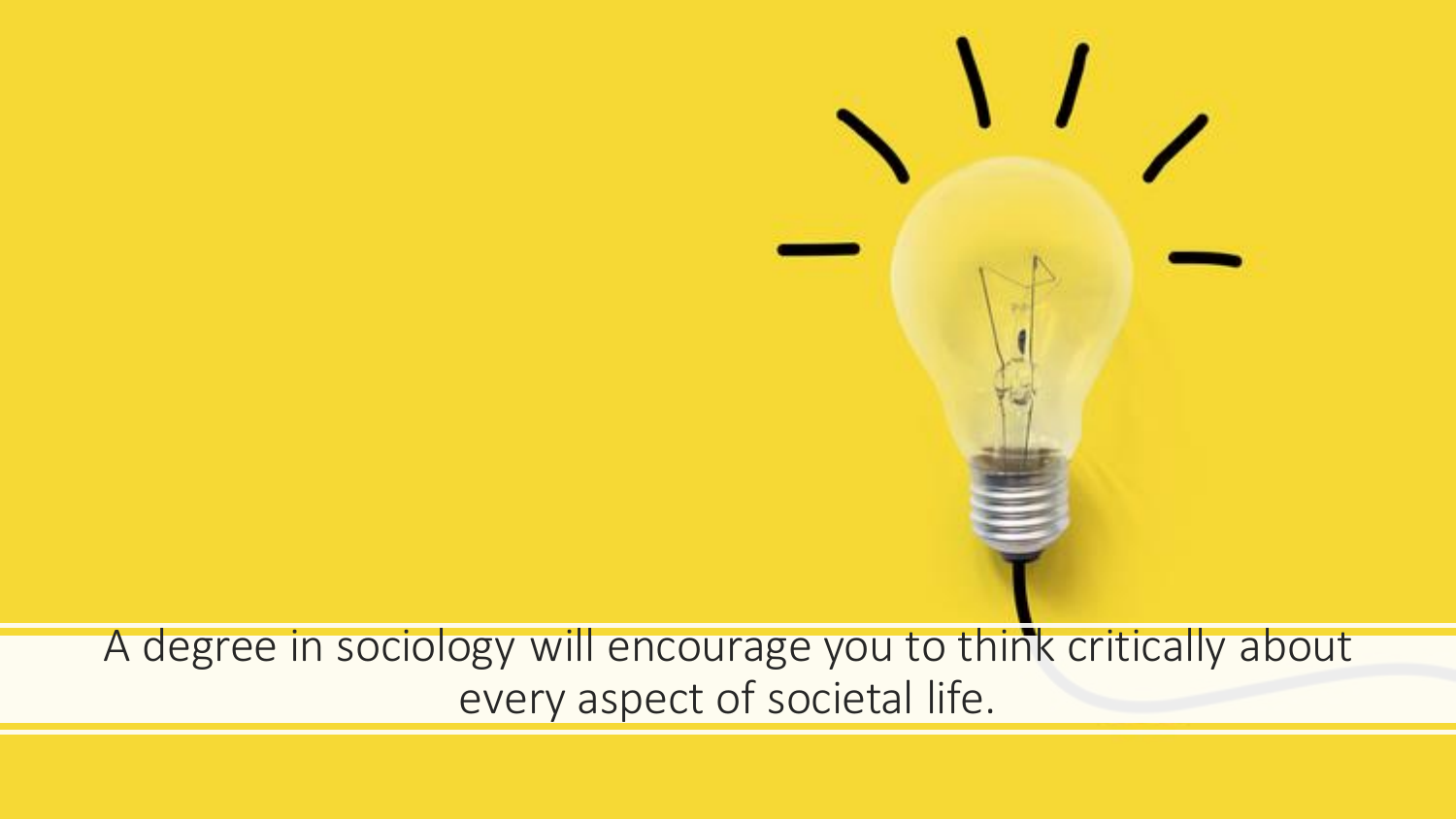![](_page_16_Picture_0.jpeg)

A degree in sociology will allow you to develop a range of transferable skills that employers value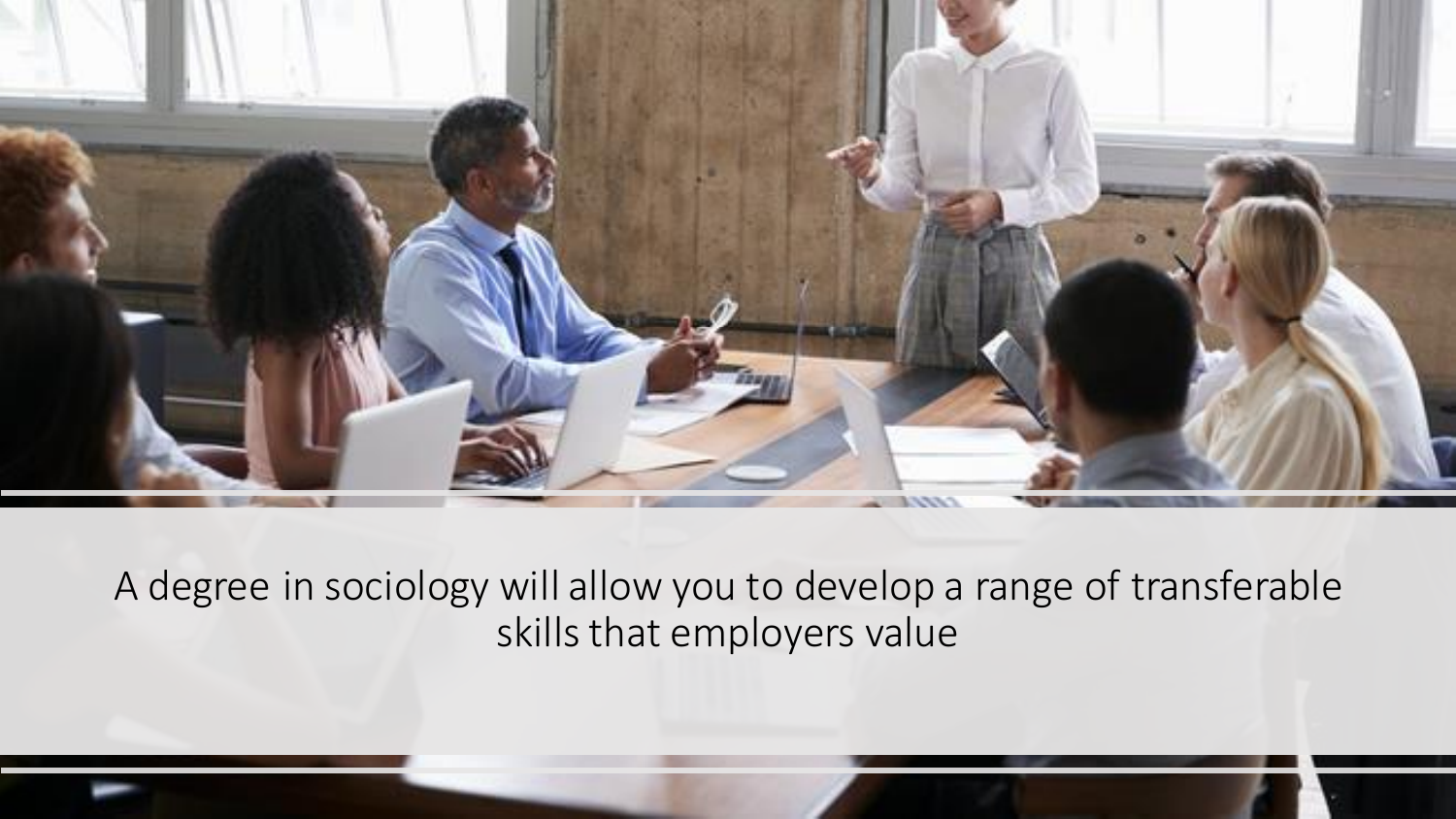A degree in sociology will contribute to you being a well-rounded, interesting, educated individual who can engage in discussion about the society we live in.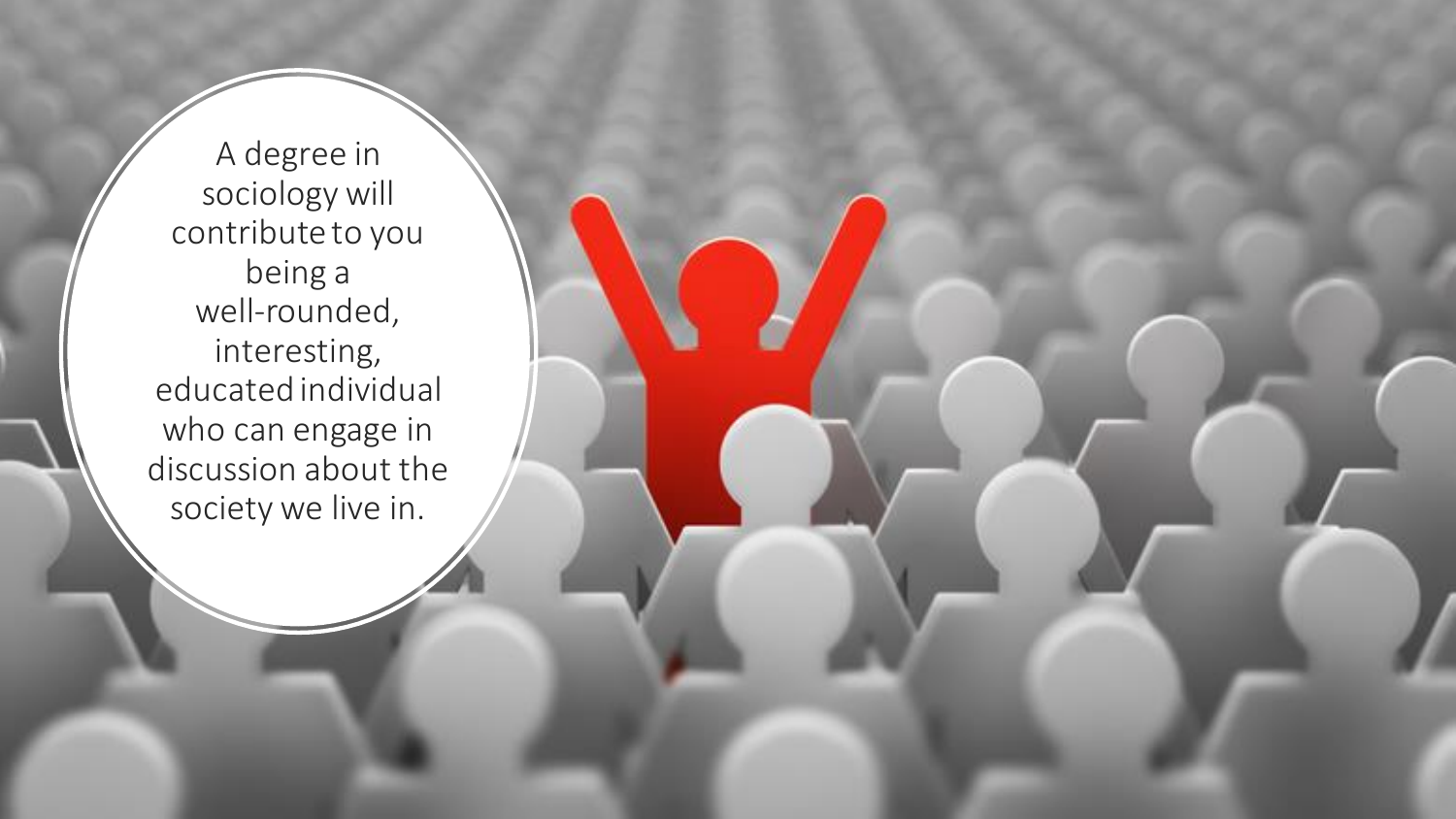## Additional information

If you want to find out more, here are some links to websites with more information:

https://www.prospects.ac.uk/careers[advice/what-can-i-do-with-my-degree/sociology](https://www.prospects.ac.uk/careers-advice/what-can-i-do-with-my-degree/sociology)

[https://www.thecompleteuniversityguide.co.uk/c](https://www.thecompleteuniversityguide.co.uk/courses/sociology/five-reasons-to-study-sociology/) ourses/sociology/five-reasons-to-study-sociology/

<https://www.britsoc.co.uk/>

[https://icould.com/explore/search/sociology?cpa](https://icould.com/explore/search/sociology?cpage=1) ge=1

![](_page_18_Picture_6.jpeg)